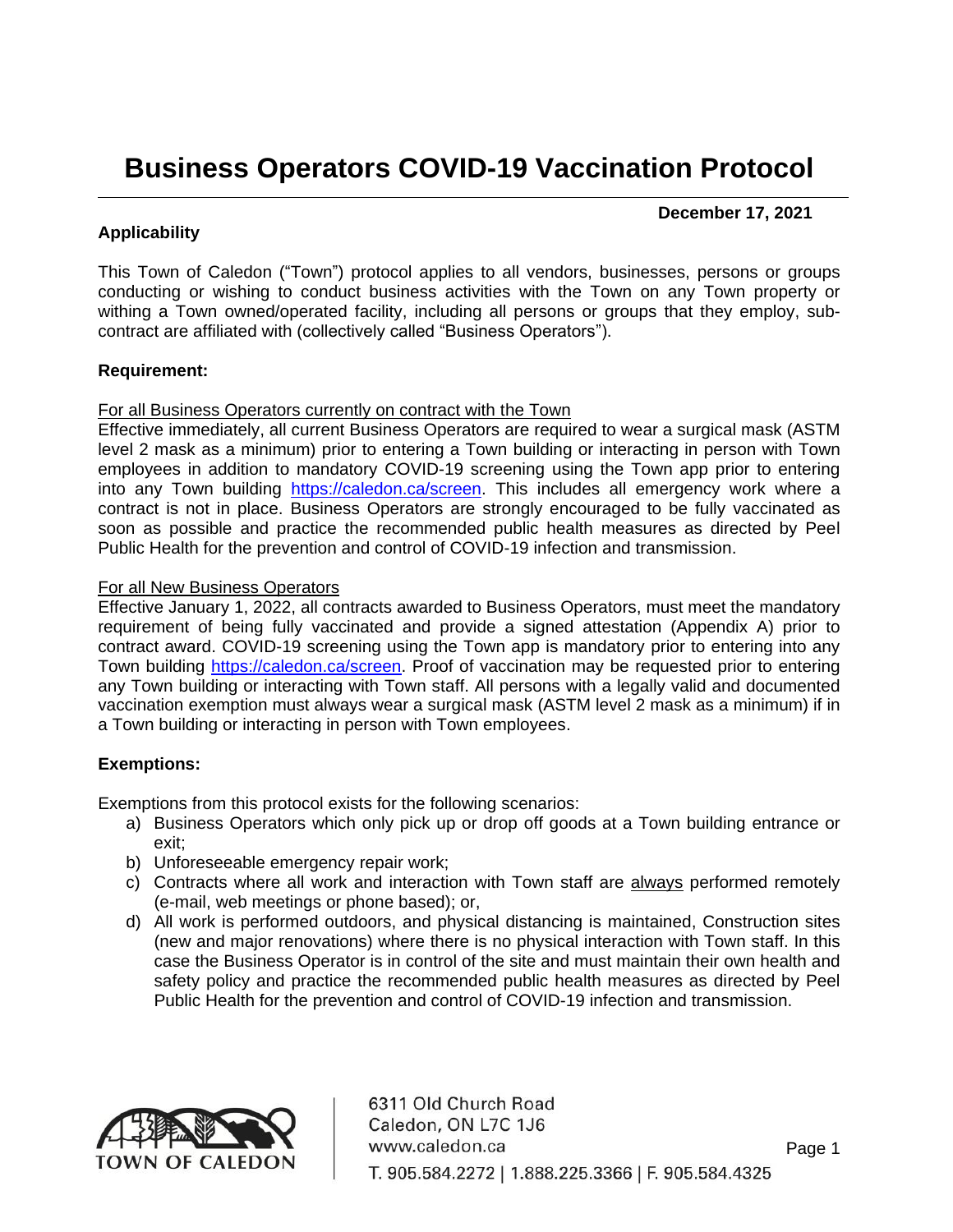#### **Accommodation:**

The Town will comply with its obligations under the Ontario Human Rights Code and will accommodate Business Operator individuals who are legally entitled to accommodation.

Business Operators are responsible for any individuals with valid accommodation under the Ontario Human Rights Code and will have a negative COVID-19 rapid antigen test completed within 72 hours of attending any Town site or premises. Business Operators must maintain proper documentation and records.

#### **Consequences of Non-Compliance with this Protocol**

Business Operators who do not comply with this protocol may be subject to the Town exercising its available remedies, up to and including termination of a contract or business relationship and/or being banned from future contracts with the Town.

#### **Continued Compliance with all Health and Safety Precautions**

Without exception, all Business Operators are required to continue to comply with applicable health and safety measures to reduce the hazard of COVID-19, including but not limited to compliance with established workplace access controls (e.g., screening), wearing a mask or face covering, using personal protective equipment (PPE), maintaining appropriate physical distancing and self-monitoring of potential COVID-19 symptoms when at work or while otherwise engaged in Town business. Business Operators, regardless of vaccination status, must continue to practice the recommended public health measures as directed by Peel Public Health for the prevention and control of COVID-19 infection and transmission.

#### **Purpose**

The health and safety of Town employees is a priority. The Town is committed to taking every precaution reasonable in the circumstances for the protection of the health and safety of workers from the hazard of COVID-19. Vaccination is a key element in the protection of Town employees against the hazard of COVID-19. The Town supports and strongly recommends full vaccination.

#### **Ongoing Monitoring and Assessment of COVID-19 Workplace Safety Measures**

The Town will continue to closely monitor its COVID-19 risk mitigation strategy and the evolving public health information and context, to ensure that it continues to optimally protect the health and safety of employees in the workplace and the public that they serve. To that end, and in consultation with Peel Public Health and occupational health and safety experts, the Town will continue to assess other available workplace risk mitigation measures. If it is determined that additional precautions are necessary, the Town may decide to deploy new measures (including at an individual level) to protect employees and the public from COVID-19 and may amend this protocol accordingly.



6311 Old Church Road Caledon, ON L7C 1J6 www.caledon.ca T. 905.584.2272 I 1.888.225.3366 I F. 905.584.4325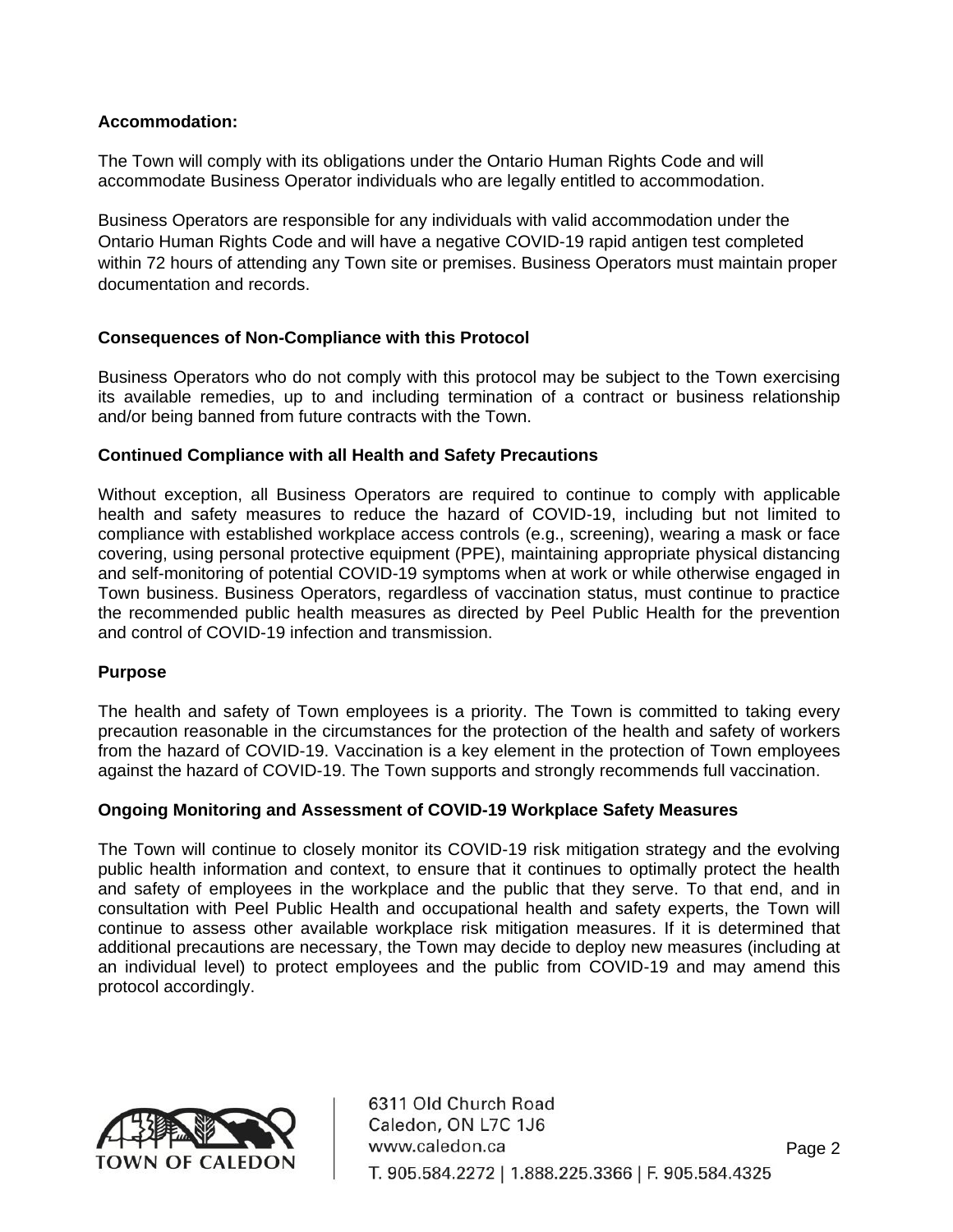#### **DEFINITIONS**

**"Fully Vaccinated":** In Ontario, an individual is considered fully vaccinated if they have received:

- a) The full series of a COVID-19 vaccine authorized by Health Canada, or any combination of such vaccines;
- b) One or two doses of a COVID-19 vaccine not authorized by Health Canada; followed by one dose of a COVID-19 mRNA vaccine authorized by Health Canada; or,
- c) Three doses of a COVID-19 vaccine not authorized by Health Canada; and,
- d) They received their final dose of the COVID-19 vaccine at least 14 days ago.

**"Proof of Vaccination":** Documentation issued by the Ontario Ministry of Health, other province or territory or international equivalent indicating the employee's COVID-19 vaccination status. Proof of vaccination is available at:<https://covid19.ontariohealth.ca/>